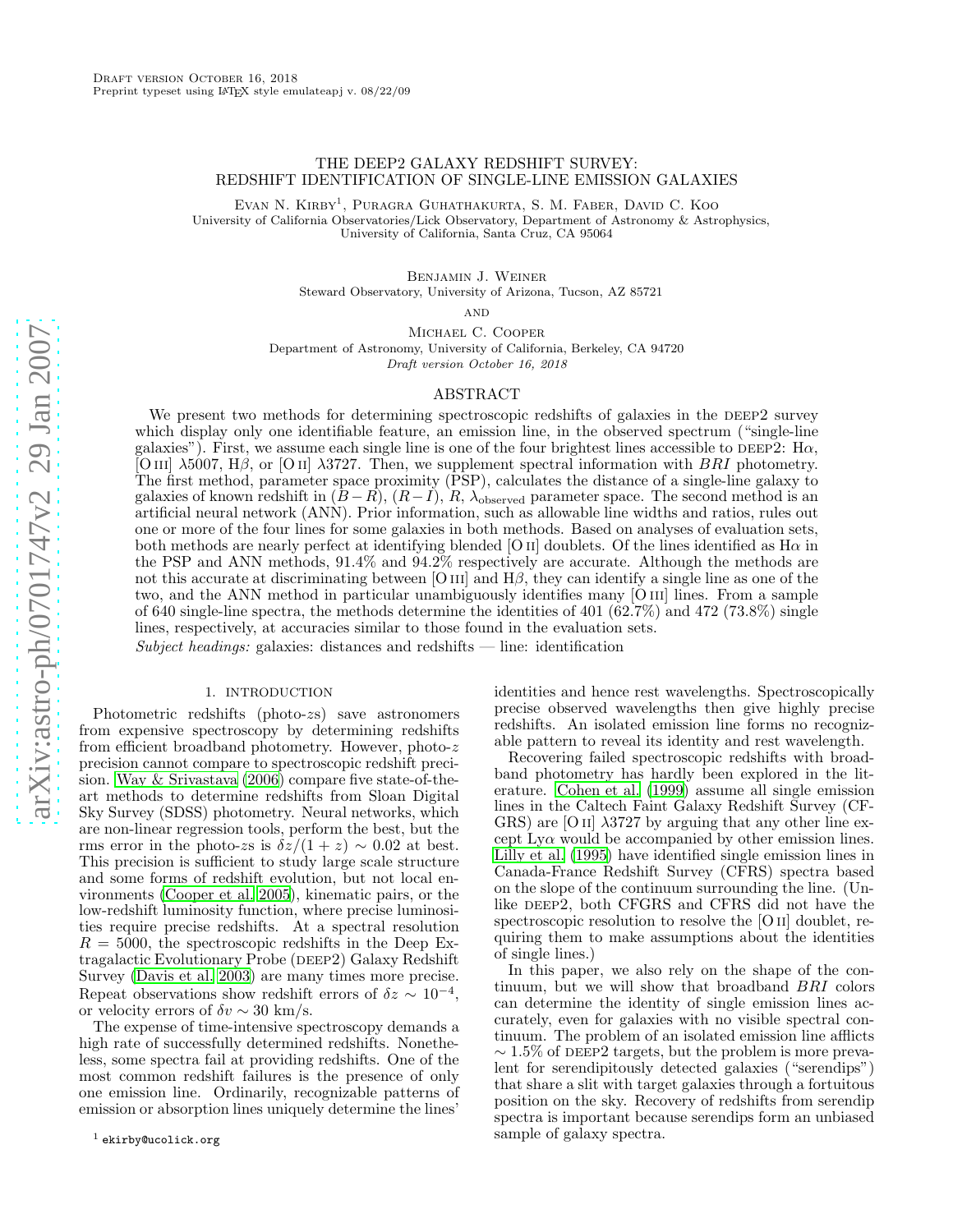We explore the problem through two methods. The parameter space proximity (PSP) method identifies the redshift of a single-line galaxy by comparing its photometric magnitude and colors with those of galaxies with known spectroscopic redshifts. The artificial neural network (ANN) method employs the ANN machine learning algorithm, which learns the functional relationship between any number of dependent and independent variables. They can determine photometric redshifts from relevant observable quantities such as colors, apparent magnitudes, and angular sizes. Here, we use apparent magnitudes (from which the ANN determines colors) and observed wavelengths of the single emission lines.

This paper is organized as follows: § [2](#page-1-0) describes the DEEP2 survey and how single emission lines arise in its spectra; § [3](#page-1-1) describes the two methods for determining the identities of these single lines; § [4](#page-4-0) examines the accuracy of each method; § [5](#page-6-0) presents the results of applying the methods to single emission lines; and  $\S 6$  $\S 6$  summarizes our work and discusses our future plans.

### 2. DATA

## 2.1. DEEP2 Survey

<span id="page-1-0"></span>The DEEP2 Survey (outlined by [Davis et al. 2003](#page-10-2)) combines BRI photometry in four fields (described by [Coil et al. 2004\)](#page-10-6) from the CFHT  $12k \times 8k$  mosaic camera and spectroscopy (described by Newman et al. 2007, in preparation) from the deimos spectrograph [\(Faber et al.](#page-10-7) [2003\)](#page-10-7) on the Keck ii telescope. [Davis et al. \(2005\)](#page-10-8) detail the DEEP2 target selection, based on the three-filter  $(B, R, I)$  photometry. A color-color cut is applied to spectroscopy candidates in three of the four  $120 \text{ arcmin}^2$ DEEP2 fields to reduce as much as possible the number of spectra of  $z < 0.7$  galaxies. The remaining field (Field 1) has no such color-color selection. An apparent magnitude cut of  $R_{AB}$  < 24.1 is applied to all fields. Furthermore, each spectroscopy target must be detected in B, R, and I. The spec2d and spec1d software packages, written by the DEEP2 team, accomplish the DEIMOS spectroscopy reduction, including sky subtraction and an instrumental throughput correction to preserve actual line strengths.

Field 1 is unique in other ways as well. It overlaps the Extended Groth Strip (EGS), which many different teams and instruments observe heavily. The wealth of photometry for the DEEP2 targets in Field 1 permits very good photo-z estimates (Huang et al. 2007, in preparation). We plan to make use of the additional EGS data in future work. However, in this paper, we use only the BRI photometry in Field 1, and we treat it no differently from Fields 2-4.

Astronomers from the DEEP2 team visually inspect every spectrum using the zspec script from the spec1d software package, designed by DEEP2 members. They assign spectra with at least two strong identifiable lines such as an unblended [O II] doublet—a redshift quality code  $Q = 4$ . Spectra with one strong line and at least one weaker line receive  $Q = 3$ . The entire survey contains 49,059 spectra. Of them, 27,460 and 5,829 are  $Q = 4$ and 3 respectively. The  $Q = 2$  category encompasses all failed redshifts that may be recovered with additional effort. The inspectors note the reason for all failures in this category, including the absence of all but one line.

### 2.2. Single Emission Line Galaxies

<span id="page-1-2"></span>The spectral resolution of a DEEP2 spectrum is 1.4 A FWHM, and the typical spectral range is about 6600 Å to 9200 Å. Therefore, few redshifts permit both  $H\alpha \lambda 6563$ and [O III]  $\lambda$ 5007 or H $\beta$   $\lambda$ 4861 to fall on the same spectrum. Similarly, few redshifts permit both [O III] or  $H\beta$ and [O II]  $\lambda$ 3727. Consequently, most DEEP2 galaxies which are too faint to have a weaker emission line or a continuum with noticeable absorption lines display only one visible feature: H $\alpha$ , [O III], H $\beta$ , or [O II] in emission. This feature is often the [O ii] doublet, which is easily identifiable by its invariable 220 km/s peak separation as long as the galaxy's internal gas velocity dispersion does not broaden and blend both peaks. However, the feature may be a truly isolated single line, in which case the spectrum cannot yield a unique redshift. Lines may appear to be orphans if the signal-to-noise is low enough to permit only the brightest line to be seen. Other weak lines may be lost in the noise of night sky lines, even with good sky subtraction. Finally, a gap of  $\sim$  5 Å separates the red and blue CCDs in DEIMOS, and any line in a pair of otherwise visible lines that falls completely in the gap will orphan its partner.

We select all 984 redshift failures that result from a single emission line. After an additional visual inspection to remove spectra with marginally detected lines, spectra mistakenly marked as having a single line, and spectra without any visible emission lines, our sample contains 640 single-line emission galaxies. We identify the pixel within the line that contains the most counts in the spectrum smoothed through a Gaussian window function with  $\sigma = 4$  pixels = 1.3 Å and inverse variance weighting. We designate that pixel's observed wavelength as the wavelength of the single line. Finally, we note whether the line is broad enough to be a blended [O ii] doublet. For the purposes of identifying lines, it is not necessary to be more precise in determining the observed wavelength of the [O ii] doublet than selecting the pixel with the most counts.

It is worth mentioning that the line identification methods presented here will fail at identifying the redshifts of composite galaxies, such as those blended together through lensing or line-of-sight coincidence. We assume that the broadband colors and magnitudes associated with all of the lines identified come from a single galaxy, and that composite colors and magnitudes will be distinct enough in parameter space that their associated single lines will not receive a conclusive identification.

#### 3. METHODS

<span id="page-1-1"></span>The bright lines most often visible in DEEP2 spectra are H $\alpha$   $\lambda$ 6563, [O III]  $\lambda$ 5007, H $\beta$   $\lambda$ 4861, and the [O II]  $\lambda$  $\lambda$ 3726, 3729 doublet. If any other line is visible, then one of these four is almost always visible as well. The Bband detection requirement eliminates the possibility of Ly $\alpha$ . On rare occasions, bright sky lines or the DEIMOS CCD gap may hide one of these four lines, leaving only one other dimmer line, such as [O III]  $\lambda$ 4959 or H $\gamma$   $\lambda$ 4341, visible. For this paper, we assume that any single emission line is one of the four bright lines.

If a line is observed at  $\lambda_o$ , then we assume the galaxy's redshift is one of  $z_{\text{H}\alpha} = \lambda_o/6563$  Å – 1,  $z_{\text{OIII}}$  =  $\lambda_{\rm o}/5007$  Å – 1,  $z_{\rm H\beta}$  =  $\lambda_{\rm o}/4861$  Å – 1, or  $z_{\rm O\,II}$  =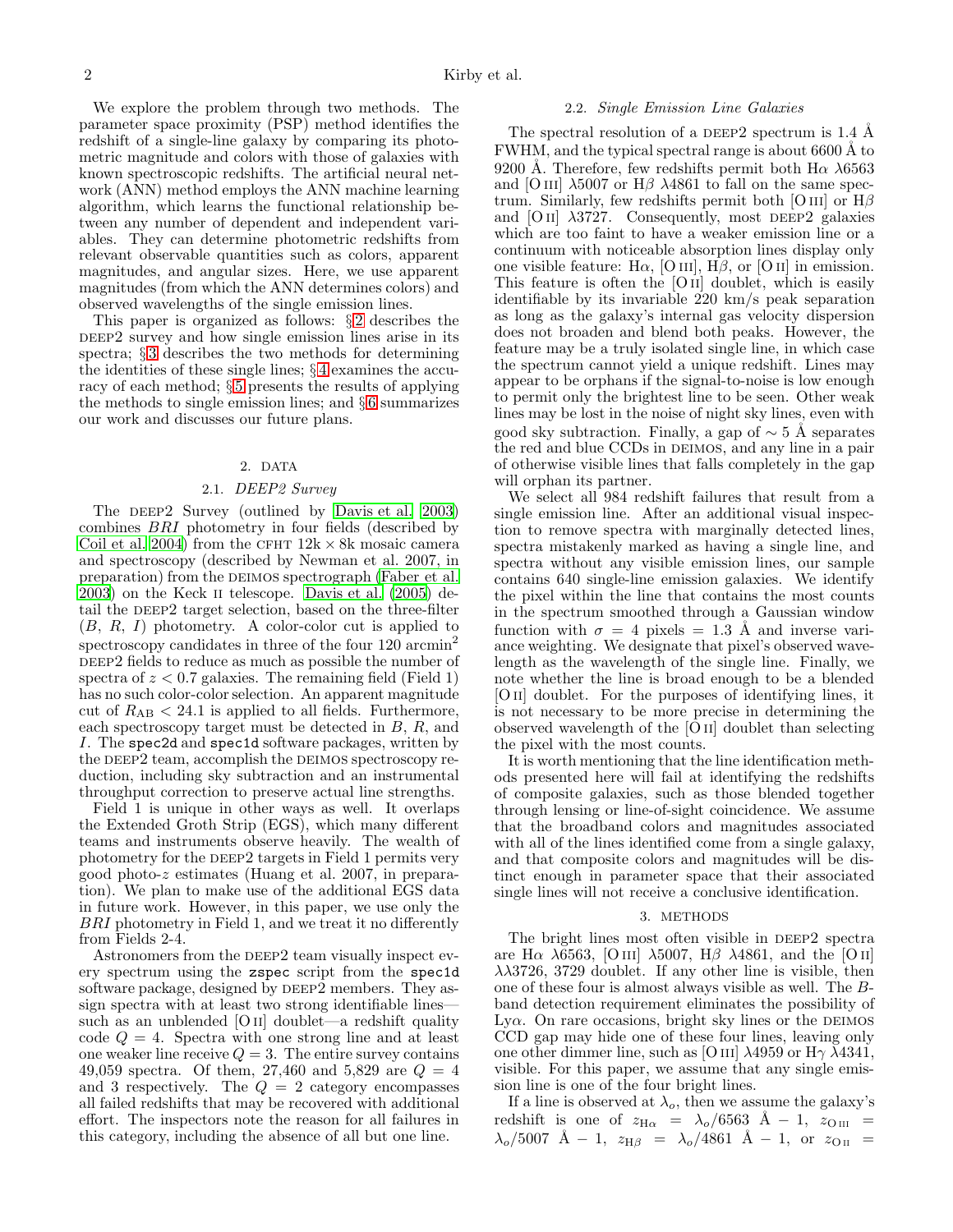$\lambda_{o}/3727$  Å – 1. We employ two independent methods, described below, to assign probabilities to the four possible line identities or redshifts:  $P_{\text{H}\alpha}$ ,  $P_{\text{O\,{\tiny III}}}, P_{\text{H}\beta}$ , and  $P_{\text{O\,{\tiny II}}}.$ Additionally, we set to zero the probabilities of lines that satisfy the following conditions:

- 1. If the line is observed bluer than  $0.98\lambda_{H\alpha}$  = 6431.5 Å, then  $P_{\text{H}\alpha} = 0$ . In other words, we do not permit blueshifts  $z < -0.02$ .
- 2. Of the  $Q = 3$  and  $Q = 4$  DEEP2 galaxies at redshifts where both H $\alpha$  and H $\beta$  are accessible, 80% exhibit a Balmer decrement of  $2.6 < \text{H}\alpha/\text{H}\beta < 7.7$ where the unit is spectral counts at the line peak. Therefore, if the line is assumed to be  $H\alpha$ , and  $H\beta$ also falls within the DEIMOS slit's spectral range, then  $P_{\text{H}\alpha} = 0$  if the smoothed spectral counts at the location of the single line are less than 2.6 or greater than 7.7 times the counts at the location of  $H\beta$  within the errors of the photon counting statistics.
- 3. Similarly, 80% of  $Q = 3$  and  $Q = 4$  DEEP2 spectra with both [O III] lines exhibit an [O III] doublet ratio of  $1.6 <$  [O III]  $\lambda$ 5007/[O III]  $\lambda$ 4959  $<$  5.0. Therefore, if the line is assumed to be [O III]  $\lambda$ 5007 and [O III]  $\lambda$ 4959 should also be visible, then  $P_{\text{O III}} = 0$ if the counts at the location of [O III]  $\lambda$ 5007 are less than 1.6 or greater than 5.0 times the counts at the location of [O III]  $\lambda$ 4959 within the errors of the photon counting statistics. The true physical ratio is always [O III]  $\lambda$ 5007/[O III]  $\lambda$ 4959 = 3 [\(Osterbrock & Ferland 2006\)](#page-10-9).
- 4. In 80% of  $Q = 3$  and  $Q = 4$  DEEP2 spectra with both [O III]  $\lambda$ 5007 and H $\beta$ , 0.49 < [O III]/H $\beta$  < 4.2. Therefore,  $P_{\text{O III}} = 0$  if  $\text{[O III]/H}\beta > 4.2$  within the errors of the photon counting statistics.
- 5. Following condition (2),  $P_{\rm H\beta} = 0$  if  $\rm H\beta/H\alpha > 0.34$ within the errors of the photon counting statistics.
- 6. Following condition (4),  $P_{\text{H}\beta} = 0$  if  $\text{H}\beta/[\text{O}\text{III}] > 1.6$ within the errors of the photon counting statistics.
- 7. If the line drops to no visible counts within a window smaller than 220 km/s, the velocity separation of the [O ii] doublet, then  $P_{O II} = 0$  because the line cannot be dispersion-blended [O ii].

Conditions (2) through (6) rely on an 80% confidence interval, which may seem strict, but the large majority of the typically low signal-to-noise single lines pass these tests by virtue of their large photon counting errors.

After all priors have been applied, we normalize the remaining probabilities  $P$  such that their sum is unity.

In the language of photo-zs, both of the following techniques are "training set" methods, or empirical calibrations. Training methods are immune to improper modeling and even incorrect photometric zero-point offsets. One weakness of training methods is that they require large training sets for their accuracy and precision to compare to that of modeling methods.

Another weakness is that they assume that the sample population properties are similar to the training set properties. For example, if single-line galaxies preferentially

have lower metallicity and bluer colors than training set galaxies, then the methods described here will search a skewed region of parameter space. Furthermore, a larger fraction of single-line galaxies show little or no continuum than training set galaxies, which may skew colors. For this paper, we assume that the photometric properties of single-line galaxies are a subset of the photometric properties of training set galaxies, meaning that the parameter space around each single-line galaxy is wellpopulated by training set galaxies at similar redshifts.

### 3.1. Known-redshift sets

<span id="page-2-1"></span>Both methods which assign probabilities to each of the four major lines require sets of galaxies with wellmeasured redshifts. The known-redshift set consists of DEEP2 targets with quality  $Q = 3$  or 4 spectroscopic redshifts and with at least one emission line detected at least  $5\sigma$  above the noise. There are 20,676 such galaxies. We identify the emission line containing the pixel with the maximum counts in the spectrum smoothed in the same manner as the single-line galaxy spectra in § [2.2.](#page-1-2) For the remainder of the training process, we treat the spectrum as containing only that single line, but the redshift—and hence the identity of the single line—is known.

Inaccurate redshifts in the known-redshift set of course lead to inaccurate training and spurious line identification. Repeat observations have shown that fewer than 4.5% of the 2,061  $Q = 3$  redshifts and fewer than 0.5% of the 18,615  $Q = 4$  redshifts are incorrect. Therefore, the known-redshift set is less than 2% contaminated by incorrect redshifts.

Both of the following methods assume that the training set galaxies populate the same observable parameter space as true single-line galaxies. The different target selection functions between Field 1 (6,532 galaxies) and Fields 2-4 (14,144 galaxies) make this point especially important. The underrepresentation of  $z < 0.7$  galaxies, which are present almost exclusively in Field 1, decreases the certainty at which  $z < 0.7$  galaxies may be identified. However, as long as  $z < 0.7$  single-line galaxies populate a region of parameter space distinct from  $z > 0.7$  galaxies, and as long as  $z < 0.7$  training set galaxies also populate that region, the following algorithms should not mistake low-redshift galaxies for highredshift ones. Therefore, we combine galaxies from all fields into one training set. We have also analyzed both methods with field segregation. We tested Field 1 galaxies using a training set with only Field 1 galaxies, and we tested Fields 2-4 galaxies using a training set with only Fields 2-4 galaxies. The accuracy was statistically indifferent from using a unified training set, but the number of conclusively identified galaxies decreased slightly.

#### 3.2. Parameter space proximity method

<span id="page-2-0"></span>We randomly divide the known-redshift set into training and evaluation subsets. The latter plays no role in the training, and we invoke it only in  $\S 4$ . A larger training set yields higher precision whereas a larger evaluation set provides more confident tests of the method. We find that diverting 20% of the known-redshift set into the evaluation set, leaving 80% for the training set, gives a significant, untouched sample by which to judge performance without significantly affecting precision.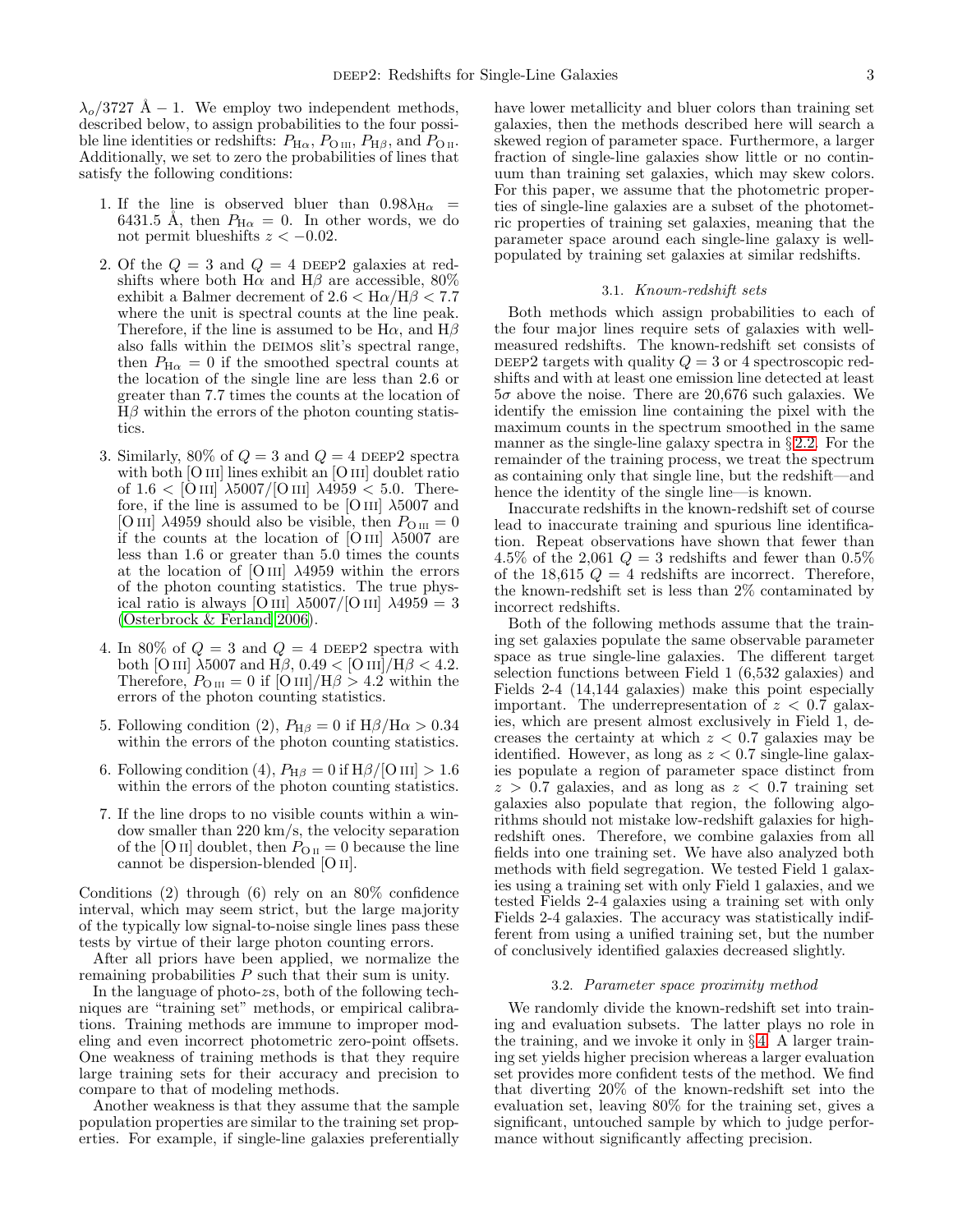The survey's three available broadband filter measurements,  $B$ ,  $R$ , and  $I$ , permit photo- $z$  measurements. Because emission line galaxies in different redshift ranges form different loci in  $(B-R)$ ,  $(R-I)$ ,  $R$ ,  $\lambda_{\text{observed}}$  space, a single galaxy's position in that plane gives a guess at its redshift. The two colors alone provide enough information to determine some line identities, but adding R apparent magnitude increases the number of identifications by  $\sim 15\%$ . Observed wavelength also provides discriminatory power because both the single line's observed wavelength and the galaxy's broadband colors are functions of redshift.

We assign an identification confidence parameter  $P_X^j$  for each single-line galaxy, represented by index j. X represents one of the bright lines. Roughly, the confidence parameter is a measure of distances from the point of the sample galaxy to each point in the training set in parameter space. More or closer points give a higher  $P_X^j$ , and fewer or farther points give a lower  $P_X^j$ . See Fig. [1](#page-4-1) for a simplified representation of this method.

More precisely, every point in the training set is assigned a four-dimensional Gaussian. Each of the four axes corresponds to one observable:  $B - R$ ,  $R - I$ ,  $R$ , and  $\lambda_{\text{observed}}$ . The width of the Gaussian for each of the three color and magnitude observables is given by the sum in quadrature of the photometric error for the training set galaxy i and the photometric error of the single-line galaxy  $j$ . The wavelength Gaussian is unique because it distinguishes between the four line identities. Each galaxy in the training set has four wavelength Gaussians, each corresponding to one of the four possible line identities, represented by  $X$ . The wavelength at the peak of Gaussian X is  $(1+z)\lambda_X$ , where z is the known redshift of the training set galaxy and  $\lambda_X$  is the rest wavelength of one of the four lines. The width of this Gaussian is the sum in quadrature of  $\delta_{\lambda} = 1000 \delta z \lambda_X$ , where  $\delta z$  is the error in the redshift from the spec1d spectral template cross-correlation, and  $106 \text{ Å}$ , the median value of  $\delta_{\lambda}$  for the evaluation set. The factor of 1000 is necessary to widen the Gaussians so that they actually overlap. It was chosen to optimize accuracy, but the results are very insensitive to the precise value.  $P_X^j$  is the sum of the values of all of these Gaussians corresponding to line X at the point where the single-line galaxy  $i$  lies in the four-dimensional parameter space. In symbols,

<span id="page-3-0"></span>
$$
P_X^j = \sum_i \frac{1}{\sigma_{BR} \sigma_{RI} \sigma_R \sigma_{\lambda}} \exp \left\{ -\frac{[(B - R)_i - (B - R)_j]^2}{2\sigma_{BR}^2} - \frac{[(R - I)_i - (R - I)_j]^2}{2\sigma_{RI}^2} - \frac{[R_i - R_j]^2}{2\sigma_{\lambda}^2} - \frac{[(1 + z_i)\lambda_X - \lambda_j]^2}{2\sigma_{\lambda}^2} \right\}
$$
(1)

$$
a_{3R} \equiv (\delta B_i)^2 + (\delta R_i)^2 + (\delta B_j)^2 + (\delta R_j)^2 \tag{1}
$$

$$
\sigma_{BR}^2 \equiv (\delta B_i)^2 + (\delta R_i)^2 + (\delta B_j)^2 + (\delta R_j)^2
$$
\n
$$
\sigma_{RI}^2 \equiv (\delta R_i)^2 + (\delta I_i)^2 + (\delta R_j)^2 + (\delta I_j)^2
$$
\n(3)

$$
\sigma_R^2 \equiv (\delta R_i)^2 + (\delta R_j)^2 \tag{4}
$$

$$
\sigma_{\lambda}^{2} \equiv (1000 \,\delta z_i \,\lambda_X)^2 + (106 \,\text{\AA})^2 \tag{5}
$$

Although colors may be determined more precisely than Eqs. [2](#page-3-0) and [3](#page-3-0) suggest, we use the error simply to broaden the Gaussians. Additionally, the Gaussians of galaxies with larger photometric errors will contribute less to  $P_X^j$ because they will have larger widths but the same volume.

The confidence parameters are subjected to the prior conditions described above and normalized such that  $\sum_{X} P_{X}^{j} = 1$ . This normalization makes the Gaussian prefactor of  $(2\pi)^{-2}$  unnecessary. Thus,  $P_X^j$  represents the probability that the identity of the single emission line in spectrum  $i$  is  $X$ .

The criterion for a conclusive line identification is that  $P_X^j$  for a certain line X exceeds  $\rho_{\text{PSP}}$ , a tunable parameter. A larger  $\rho_{\text{PSP}}$  will yield fewer conclusive line identifications, but a larger fraction of them will be correct.<sup>2</sup>

Because [O III]  $\lambda$ 5007 and H $\beta$   $\lambda$ 4861 always fall so close to each other in wavelength, it is very difficult to discriminate between them. However, it is possible to rule out H $\alpha$  and [O ii] if  $P_{\text{O \,III}}^{j} + P_{\text{H}\beta}^{j} > \rho_{\text{PSP}}$ . Additionally, conditions (3) through (6) described above may rule out either [O III]  $\lambda$ 5007 or H $\beta$ , leaving only one possibility.

### 3.3. Artificial neural network method

An artificial neural network (ANN) can learn the functional relationship between certain elements in a data set and derived properties of the same set. The first major implementation of ANNs in astronomy was galaxy morphological classification [\(Storrie-Lombardi et al. 1992](#page-10-10)), but presently, the most common ANN implementation is photometric redshifts (e.g., [Firth et al. 2003](#page-10-11); [Vanzella et al. 2004\)](#page-10-12). ANNs are more precise than other machine learning methods (e.g., trained decision tree classifiers, [Suchkov et al. 2005\)](#page-10-13) and model-independent, in contrast to template fitting methods (e.g., [Coe et al.](#page-10-14) [2006;](#page-10-14) [Brodwin et al. 2006\)](#page-10-15). Given a set of photometric data, such as broadband filter measurements, an ANN can estimate a redshift and the error on that redshift. This process requires a very large training set for accurate and precise results. Typically, a large knownredshift set with broadband data and spectroscopic redshifts is divided randomly into three independent sets: training, validation, and evaluation. (In this paper, we divide the known-redshift set into 60% training, 20% validation, and 20% evaluation to balance the precision a large training set affords with the ability to test the ANN on an evaluation set.) The ANN learns the dependence of redshift on photometric observables from the training set and interactively verifies its accuracy with the validation set. After training and validation are complete, the ANN configuration is fixed and unchangeable. At this point, the evaluation set can test how well the ANN has been trained (see  $\S 4$ ). Finally, the ANN may be applied to data without spectroscopic redshifts to obtain photometric redshifts with an accuracy comparable to that achieved with the evaluation set.

In determining single emission line identity, we employ an ANN with a four-component output, using the publicly available code ANNz [\(Collister & Lahav 2004](#page-10-16)). Each output corresponds to the probability of a line iden-

<sup>2</sup> When referring to line identification, "accuracy" in this paper means identifying lines correctly. "Precision" means the confidence with which a line is identified, or its value of  $P_X$ . Therefore, increasing  $\rho_{\mathrm{PSP}}$  imposes a stricter condition on precision, thereby increasing accuracy.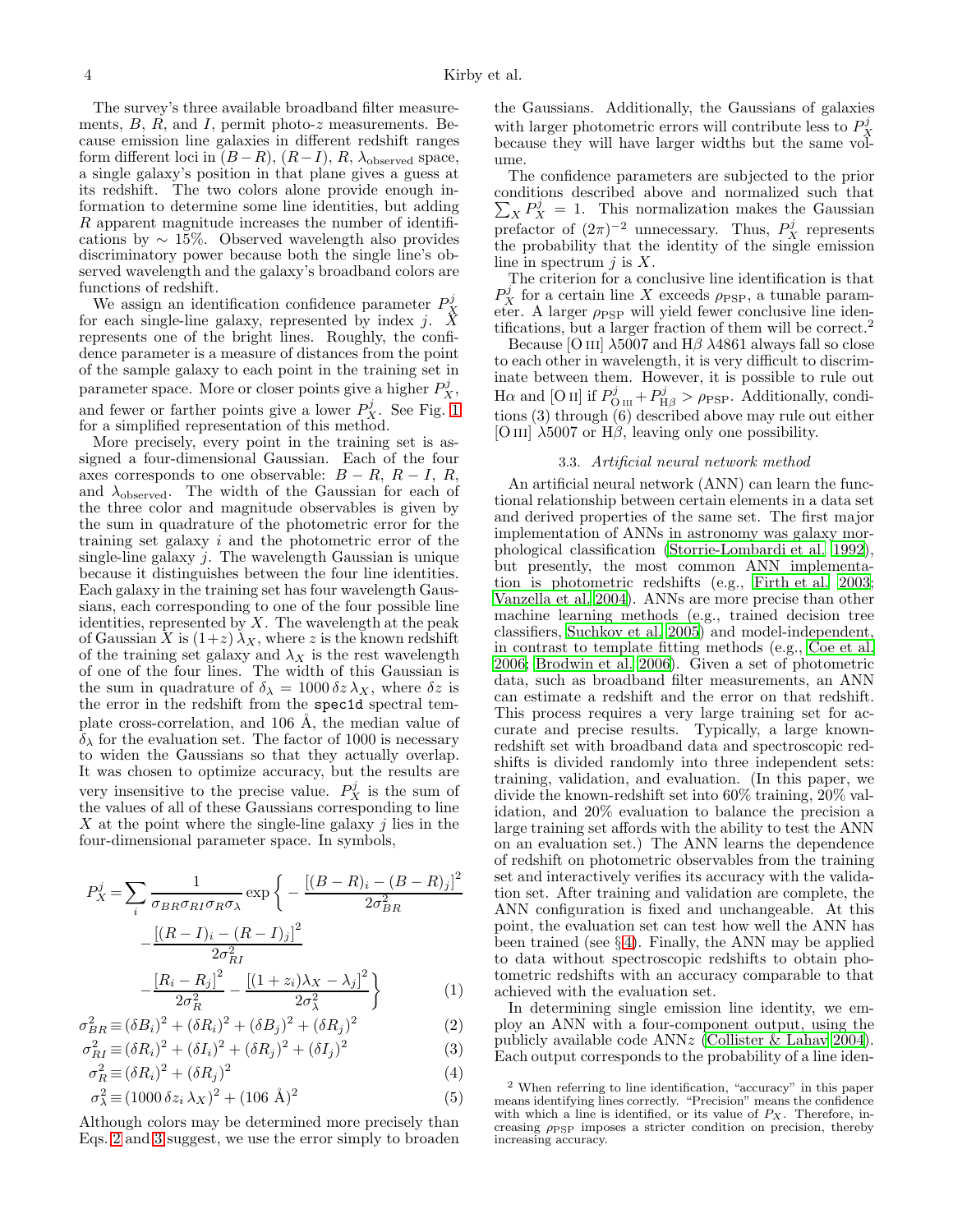

<span id="page-4-1"></span>FIG. 1.— Left: A simplified representation of the PSP method, with the four-dimensional parameter space projected onto the BRI color-color plane. Training set galaxies are color-coded by the values of their wavelength Gaussians (see § [3.2\)](#page-2-0). Those galaxies whose Hα wavelength Gaussians exceed  $5 \times 10^{-4}$  are red, and so on for the other three line identities. A galaxy with a single line observed at 8425 Å (X) falls in the middle of a locus of red points. Therefore, this line is identified as Hα. In reality, each training set point is a fixed-volume, four-dimensional Gaussian whose width is given by errors in observable quantities. The sum of all the Gaussians in a particular line category at the location of the single-line galaxy is the probability that the single line also falls into that category. The two suppressed axes are  $R$  magnitude and observed wavelength. Right: The same figure for a galaxy with different colors and wavelength. In the absence of additional information, the identity of the single line cannot be determined because galaxies from multiple line identities populate the color-color space around the single-line galaxy. Both panels: The sharp color-color cut in Fields 2-4 ensures that only Field 1 galaxies populate the upper left corner of the diagram. Note that  $z_{H\alpha} = 0.28$  in the left panel and  $z_{H\alpha} = 0.12$  in the right panel. The second panel has fewer H $\alpha$  points because the differential volume of the Universe is smaller at the second  $z_{H\alpha}$ .



<span id="page-4-2"></span>Fig. 2.— The 4:4:4:4 artificial neural network architecture used for determining the identities of single emission lines. Triangles represent the observed wavelength and three broadband filter inputs; squares represent the probabilities of each line identity; and circles represent hidden nodes.

tification. During training, the brightest line in the spectrum of a galaxy of known redshift is assigned a probability of 1 while the other probabilities are 0. In addition to providing  $B, R$ , and I measurements as input to the ANN, we also provide the wavelength of the single line. Although there is danger in using irrelevant data as input to an ANN, we justify the use of line wavelength by remarking that the redshift and hence BRI magnitudes and colors of a galaxy would be different if the single line were H $\alpha$  at observed wavelength  $\lambda_1$  rather than a different  $\lambda_2$ . In full detail, the ANN architecture is 4:4:4:4, meaning 4 inputs, 4 outputs, and 2 hidden layers with 4 nodes each, shown diagrammatically in Fig. [2.](#page-4-2) We find that other similar architectures do not affect line identification significantly.

In determining the functional relationship between inputs and outputs, an ANN finds the optimal configuration of weights to connect each node. Before training begins, the ANN is initialized with random weights. For this reason, ANNs with the same architecture and same training sets but with different initializations will usually find different local minima. The solution is to use the average of the results of a committee of separately initialized ANNs. We use committees of 20 ANNs identical in every way except for their initially randomized weights.

In analogy to the PSP method, we call the ANN outputs  $P_X^j$ , which are subjected to the seven conditions described in § [3.](#page-1-1) Line  $j$  is identified conclusively only if a single  $P_X^j$  or  $P_{\text{O III}}^j + P_{\text{H}\beta}^j$  exceeds  $\rho_{\text{ANN}}$ .

### 4. ACCURACY

<span id="page-4-0"></span>Although setting aside evaluation sets reduces the training set sizes and hence reduces precision, evaluation establishes confidence in the line identifications. In § [3.1,](#page-2-1) we identified one line in each known-redshift galaxy to serve as the surrogate "single" line. In this section, we subject each evaluation galaxy to both methods and report the estimated identity of each line.

We choose  $\rho_{\rm PSP} = 0.9$  and  $\rho_{\rm ANN} = 0.8$ , motivated by the arguments below. Tables [1-](#page-5-0)[3](#page-5-1) detail the results separated by field. Each column is an actual surrogate single line identity, and each row is a result from the identification algorithm. Correct identifications are shown in bold, where we consider the [O III],  $H\beta$ , and "[O III] or  $H\beta$ " categories to be correct for both [O III] and  $H\beta$  lines. (If we assume the rest wavelength of the single line is the average of  $4861 \text{ Å}$  and  $5007 \text{ Å}$ , then the redshift will be skewed by 1.5%, which is more precise than even the best photo-zs.)

The prior conditions in  $\S 3$  $\S 3$  improve the results significantly. The priors corrected 465 identifications in the PSP method, mostly [O III] and [O II], and 597 identifications in the ANN method, overwhelming [O iii]. The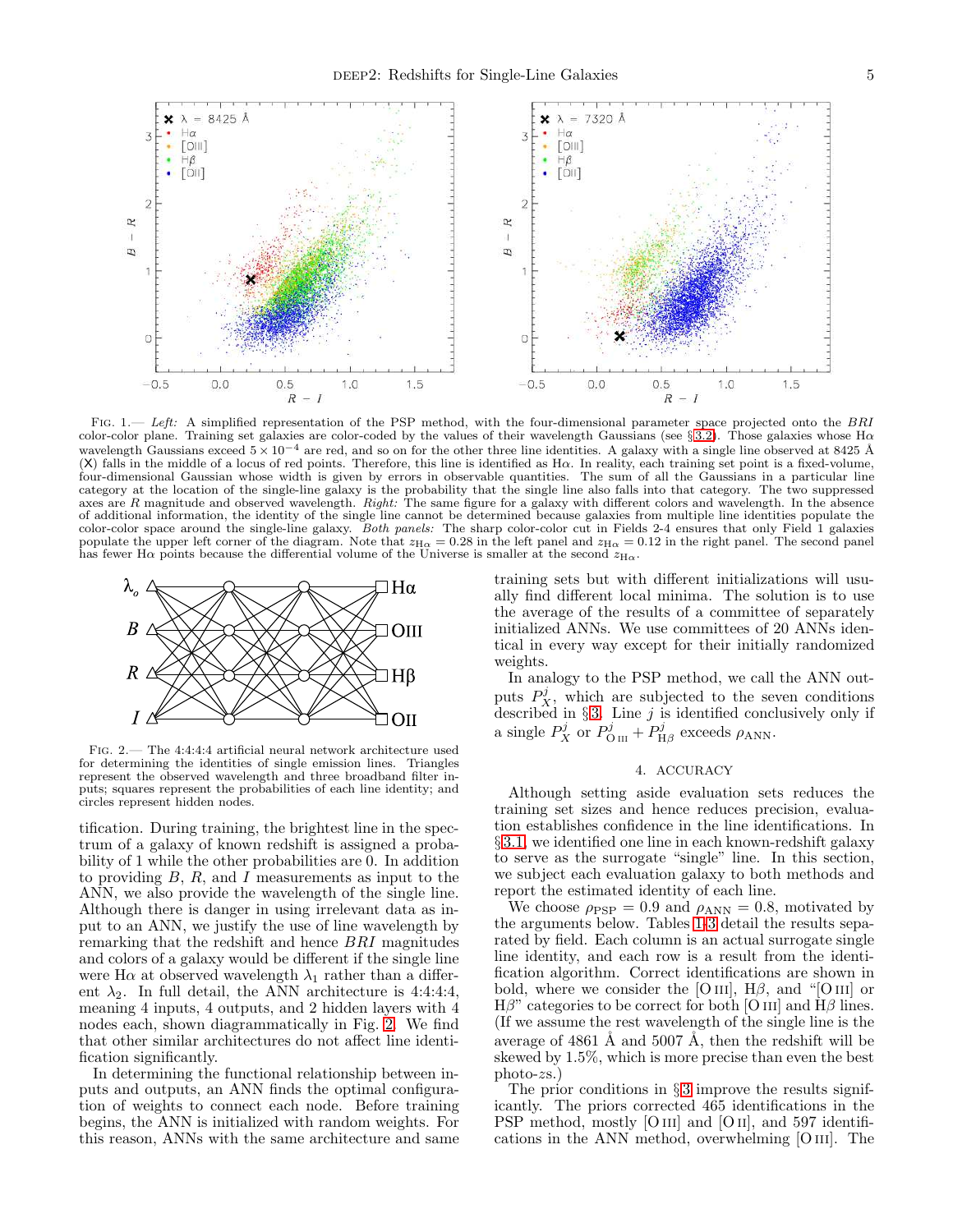<span id="page-5-0"></span>TABLE 1 Evaluation set accuracy, all fields.

| PSP Method                   |                      |                  |          |      |                |  |  |  |  |
|------------------------------|----------------------|------------------|----------|------|----------------|--|--|--|--|
|                              | Actual Line Identity |                  |          |      |                |  |  |  |  |
| Identified As                | $H\alpha$            | O <sub>III</sub> | Нβ       |      | $_{\rm Total}$ |  |  |  |  |
| $H\alpha$                    | 201                  | 15               | 2        | 2    | 220            |  |  |  |  |
| [O III]                      | 14                   | 200              | 8        |      | 226            |  |  |  |  |
| Нβ                           | 3                    | 36               | 40       |      | 83             |  |  |  |  |
| O II                         | 0                    | $\mathbf{0}$     | $\theta$ | 1896 | 1896           |  |  |  |  |
| $ O\text{ III} $ or $H\beta$ | 28                   | 571              | 365      | 25   | 989            |  |  |  |  |
| Inconclusive                 | 63                   | 79               | g        | 567  | 718            |  |  |  |  |
|                              | 309                  |                  |          | 2498 |                |  |  |  |  |

| ANN Method          |                      |       |          |      |       |  |  |  |
|---------------------|----------------------|-------|----------|------|-------|--|--|--|
|                     | Actual Line Identity |       |          |      |       |  |  |  |
| Identified As       | Нα                   | ) III |          |      | Total |  |  |  |
| $H\alpha$           | 226                  |       | າ        |      | 240   |  |  |  |
| [O III]             | 14                   | 545   | 32       | 5    | 596   |  |  |  |
| ${ {\rm H}{\beta}}$ | 0                    | 18    | 60       |      | 79    |  |  |  |
| IO II               | $\mathbf{0}$         | 0     | $\theta$ | 2184 | 2184  |  |  |  |
| O III or $H\beta$   | 8                    | 217   | 316      | 16   | 557   |  |  |  |
| Inconclusive        | 61                   | 110   | 14       | 291  | 476   |  |  |  |
| Total               | 30.Y                 |       |          | 2498 | 4132  |  |  |  |

TABLE 2 Evaluation set accuracy, Field 1.

| <b>PSP</b> Method             |           |                      |              |     |       |  |  |  |
|-------------------------------|-----------|----------------------|--------------|-----|-------|--|--|--|
|                               |           | Actual Line Identity |              |     |       |  |  |  |
| Identified As                 | $H\alpha$ |                      |              |     | Total |  |  |  |
| $H\alpha$                     | 166       |                      | 2            | 2   | 178   |  |  |  |
| $\rm [O\,{\scriptstyle III}]$ | 12        | 106                  | 6            |     | 125   |  |  |  |
| Нβ                            | 0         | 20                   | 17           |     | 37    |  |  |  |
| O II                          | 0         | 0                    | $\mathbf{0}$ | 372 | 372   |  |  |  |
| [O III] or $H\beta$           | 19        | 223                  | 133          |     | 382   |  |  |  |
| Inconclusive                  | 50        | 62                   |              | 96  | 212   |  |  |  |
| Total                         |           | 41 Q                 | 162          |     | 1306  |  |  |  |

| ANN Method           |           |              |     |     |       |  |  |  |
|----------------------|-----------|--------------|-----|-----|-------|--|--|--|
| Actual Line Identity |           |              |     |     |       |  |  |  |
| Identified As        | $H\alpha$ |              |     |     | Total |  |  |  |
| Нα                   | 179       |              |     |     | 185   |  |  |  |
| [O III]              | 8         | $^{215}$     | 15  |     | 238   |  |  |  |
| $_{\rm H\beta}$      |           | 11           | 22  |     | 34    |  |  |  |
| O <sub>II</sub>      | $\theta$  | $\mathbf{I}$ | 0   | 432 | 432   |  |  |  |
| O III or $H\beta$    | 5         | 105          | 113 | З   | 226   |  |  |  |
| Inconclusive         | 55        | 83           | 12  | 41  | 191   |  |  |  |
| Total                |           | 19           | 162 |     | 1306  |  |  |  |
|                      |           |              |     |     |       |  |  |  |

large majority of the identifications corrected to  $H\alpha$  and [O ii] were inconclusive before the application of the prior conditions. Those corrected to [O III] were mostly "[O III] or  $H\beta$ " or inconclusive, and those corrected to  $H\beta$  were mostly "[O III] or  $H\beta$ ." The prior conditions work for many  $[O\,\textsc{iii}]$  lines in the ANN method because the  $P_{O\,\textsc{iii}}$ values for those lines are high even before the application of the prior conditions. In the PSP method, even though the prior conditions can eliminate  $H\beta$  as a possibility,  $P_{\text{O \tiny III}}$  is not large enough for a conclusive identification. Our choice of a smaller  $\rho_{ANN}$  than  $\rho_{PSP}$  creates this particular success of the ANN method.

Both methods show no large statistical difference between the fields with different selection functions. Field 1 contains more actual  $H\alpha$  lines than Fields 2-4, but the accuracy with which they are identified is about the same. This similarity between the fields justifies using

<span id="page-5-1"></span>TABLE 3 Evaluation set accuracy, Fields 2-4.

| PSP Method              |    |                                |     |      |       |  |  |  |
|-------------------------|----|--------------------------------|-----|------|-------|--|--|--|
| Identified As $H\alpha$ |    | Actual Line Identity<br> O III |     |      | Total |  |  |  |
| $H\alpha$               | 35 |                                | 0   |      | 42    |  |  |  |
| [O III]                 | 2  | 94                             | 2   | 3    | 101   |  |  |  |
| Нβ                      | 3  | 16                             | 23  | 4    | 46    |  |  |  |
| O <sub>II</sub>         |    |                                | 0   | 1524 | 1524  |  |  |  |
| O III or $H\beta$       | 9  | 348                            | 232 | 18   | 607   |  |  |  |
| Inconclusive            | 13 | 17                             | 5   | 471  | 506   |  |  |  |
| Total                   | 62 | 82                             | 262 |      | 2826  |  |  |  |

| ANN Method           |           |              |     |      |       |  |  |  |
|----------------------|-----------|--------------|-----|------|-------|--|--|--|
| Actual Line Identity |           |              |     |      |       |  |  |  |
| Identified As        | $H\alpha$ | Ош           |     |      | Total |  |  |  |
| $H\alpha$            | 40        |              |     |      |       |  |  |  |
| [O III]              | 6         | 334          | 16  | З    | 359   |  |  |  |
| Нβ                   | 0         | 11           | 41  |      | 52    |  |  |  |
| ſОпl                 | 0         | $\mathbf{0}$ | 0   | 1751 | 1751  |  |  |  |
| [O III] or $H\beta$  | 5         | 105          | 202 | 19   | 331   |  |  |  |
| İnconclusive         | 11        | 27           |     | 247  | 286   |  |  |  |
| Total                | 62        | 482          | 262 | 2020 | 2826  |  |  |  |

<span id="page-5-2"></span>TABLE 4 Comparison between PSP and ANN methods on evaluation set.

|                                 |     | ANN Method       |          |                 |                       |      |                |  |  |  |
|---------------------------------|-----|------------------|----------|-----------------|-----------------------|------|----------------|--|--|--|
| PSP Method $H\alpha$            |     | O <sub>III</sub> | $H\beta$ | O <sub>II</sub> | $\rm  O\,III /H\beta$ | lnc. | $_{\rm Total}$ |  |  |  |
| $H\alpha$                       | 182 | 3                | 0        | 0               | 3                     | 32   | 220            |  |  |  |
| [O III]                         | 5   | 149              | 0        |                 | 42                    | 30   | 226            |  |  |  |
| ${ {\rm H}{\beta}}$             | 4   | 12               | 26       |                 | 28                    | 12   | 83             |  |  |  |
| [O II]                          |     | 0                | $\Omega$ | 1839            |                       | 56   | 1896           |  |  |  |
| or $H\beta$<br>O <sub>III</sub> | 11  | 411              | 52       |                 | 464                   | 50   | 989            |  |  |  |
| Inconclusive                    | 38  | 21               |          | 343             | 19                    | 296  | 718            |  |  |  |
| $_{\rm Total}$                  | 240 | 596              | 79       | 2184            | 557                   | 476  | 4132           |  |  |  |
|                                 |     |                  |          |                 |                       |      |                |  |  |  |

one known-redshift set instead of one for Field 1 and a different one for Fields 2-4.

The ANN method is superior to the PSP method in both accuracy and number of conclusive identifications. The PSP method in particular identifies 9.1% of the actual H $\alpha$  lines as "[O III] or H $\beta$ " compared to only 2.6% for the ANN method. Interestingly, 8.6% and 5.8% of the lines identified as  $H\alpha$  in the PSP and ANN methods are incorrect, despite the underrepresentation of  $H\alpha$  lines in Fields 2-4. Not surprisingly, the PSP method performs poorly at identifying [O III] and  $H\beta$ . However, the ANN method performs very well at identifying  $[O\text{III}]$   $(91.4\%$ correct identifications) because the prior conditions correct so many identifications to [O III]. Every line classified as [O ii] in both methods is correct, largely because of condition (7) in §[3.](#page-1-1) The "[O III] or  $H\beta$ " category is 94.6% and 95.7% accurate for the PSP and ANN methods respectively, but the ANN method conclusively and correctly identifies many more lines as [O III].

Table [4](#page-5-2) shows the number of lines from the evaluation set that were identified the same and differently between the two methods. The numbers of lines that fell into the same category in both methods are shown in bold. Very few conclusive identifications are different between the two methods.

We find the optimal accuracy parameter  $\rho$  for each method by attempting to maximize accuracy while min-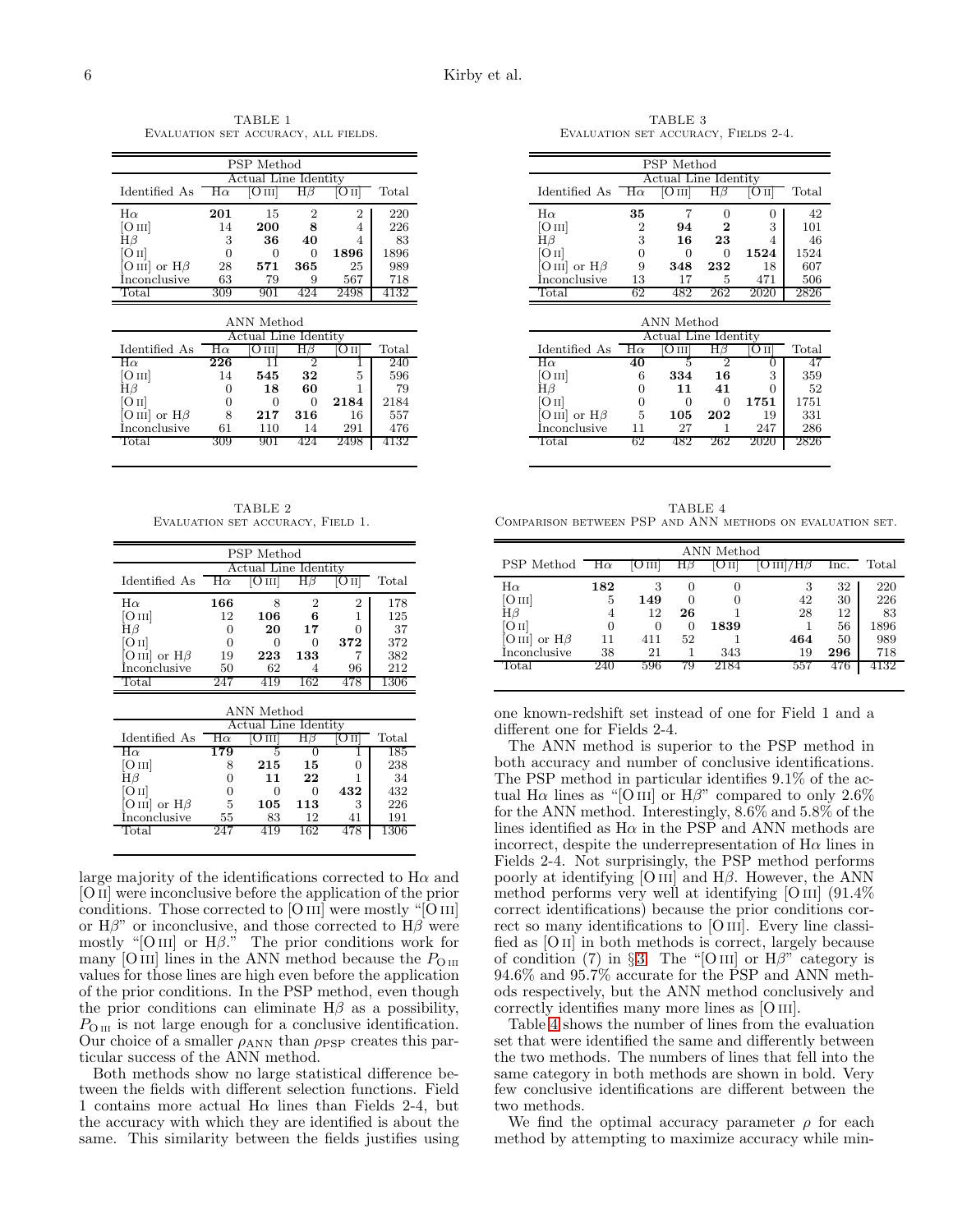

<span id="page-6-1"></span>FIG. 3.— Top: Fraction of total evaluation set galaxies correctly, incorrectly, and inconclusively identified in both methods versus the accuracy parameter ρ. We allow the [O III],  $H\beta$ , and "[O III] or  $H\beta$ " identifications to be "correct" as long as the actual line is [O III] or  $H\beta$ . Bottom: The ratio of correct identifications to the sum of correct and incorrect identifications, as defined in the top panel.

imizing the number of inconclusive identifications. We classify accurate H $\alpha$ , [O ii], and "[O iii] or H $\beta$ " identifications as "correct." Individual [O III] and  $H\beta$  identifications are correct if the actual line is either [O III] or  $H\beta$ . Lines where  $P_X^j < \rho$  for all X are "inconclusive" except where  $P^j_{\text{O III}} + P^j_{\text{H}\beta} > \rho$ . Inaccurate H $\alpha$ , [O II], and "[O III] or  $H\beta$ " identifications are "incorrect," as well as individual [O III] and  $H\beta$  identifications where the actual line is  $H\alpha$  or [O II]. Figure [3](#page-6-1) shows the results for each method. We find that  $\rho_{\text{PSP}} = 0.9$  and  $\rho_{\text{ANN}} = 0.8$  give ratios of correct to the sum of correct and incorrect results near 0.98 without sacrificing many conclusive identifications.

#### 5. RESULTS ON SINGLE-LINE GALAXIES

# 5.1. Single Line Identification

<span id="page-6-0"></span>We apply both methods to the 640 truly single emission lines. Table [5](#page-6-2) lists the fraction of single lines identified in each category separated by field. A comparison of each column in this table to the "Total" columns in Tables [1-](#page-5-0)[3](#page-5-1) immediately shows that the single-line population contains fewer [O ii] lines because [O ii] is often resolved and identifiable in DEEP2 spectra. It can be a single line only when the galaxy's internal velocities blend the doublet.

Of the four observables used to determine line identities, the two colors are the most powerful. Figure [4](#page-7-0) shows the BRI color-color plane for the lines identified in both methods. It is useful to compare this figure with Fig. [1.](#page-4-1) Conclusive line identifications are possible in regions where the training set categories overlap because  $R$ magnitude and observed wavelength also help to determine line identity and, more importantly, because the seven conditions described in § [3](#page-1-1) rule out certain line identities, leaving one dominant identity.

TABLE 5 SINGLE LINE IDENTIFICATION.

<span id="page-6-2"></span>

| PSP Method          |         |            |            |  |  |  |  |  |  |  |
|---------------------|---------|------------|------------|--|--|--|--|--|--|--|
| Identified As       | Field 1 | Fields 2-4 | All Fields |  |  |  |  |  |  |  |
| $H\alpha$           | 51      | 60         | 111        |  |  |  |  |  |  |  |
| [O III]             | 16      | 16         | 32         |  |  |  |  |  |  |  |
| $H\beta$            | 12      | 13         | 25         |  |  |  |  |  |  |  |
| $\rm [O\,II]$       | 9       | 50         | 59         |  |  |  |  |  |  |  |
| [O III] or $H\beta$ | 85      | 89         | 174        |  |  |  |  |  |  |  |
| <i>Inconclusive</i> | 91      | 148        | 239        |  |  |  |  |  |  |  |
| Total               | 264     | 376        | 640        |  |  |  |  |  |  |  |
|                     |         |            |            |  |  |  |  |  |  |  |
|                     |         | ANN Method |            |  |  |  |  |  |  |  |
| Identified As       |         |            |            |  |  |  |  |  |  |  |
|                     | Field   | Fields 2-4 | All Fields |  |  |  |  |  |  |  |
| $_{\rm H\alpha}$    | 79      | 87         | 166        |  |  |  |  |  |  |  |
| [O III]             | 55      | 47         | 102        |  |  |  |  |  |  |  |
| $H\beta$            | 4       | 11         | 15         |  |  |  |  |  |  |  |
| [O II]              | 21      | 73         | 94         |  |  |  |  |  |  |  |
| O III or $H\beta$   | 40      | 55         | 95         |  |  |  |  |  |  |  |
| Inconclusive        | 65      | 103        | 168        |  |  |  |  |  |  |  |

In contrast to the evaluation set, the priors change a large fraction of the single-line set identifications. In the PSP method, the priors changed the identifications of 517  $(80.8\%)$  of the single lines, largely from H $\beta$  to "[O III] or  $H\beta$ " or from [O II] to inconclusive. In the ANN method, priors changed the identifications of 285 (44.5%) of the single lines, mostly from [O II] or inconclusive to  $H\alpha$ , [O III], or  $H\beta$ . While these large fractions may seem to diminish the power of the core PSP and ANN methods, the priors eliminate only one line in most cases. It is still up to the core algorithm to choose among the remaining three lines based on broadband photometry and observed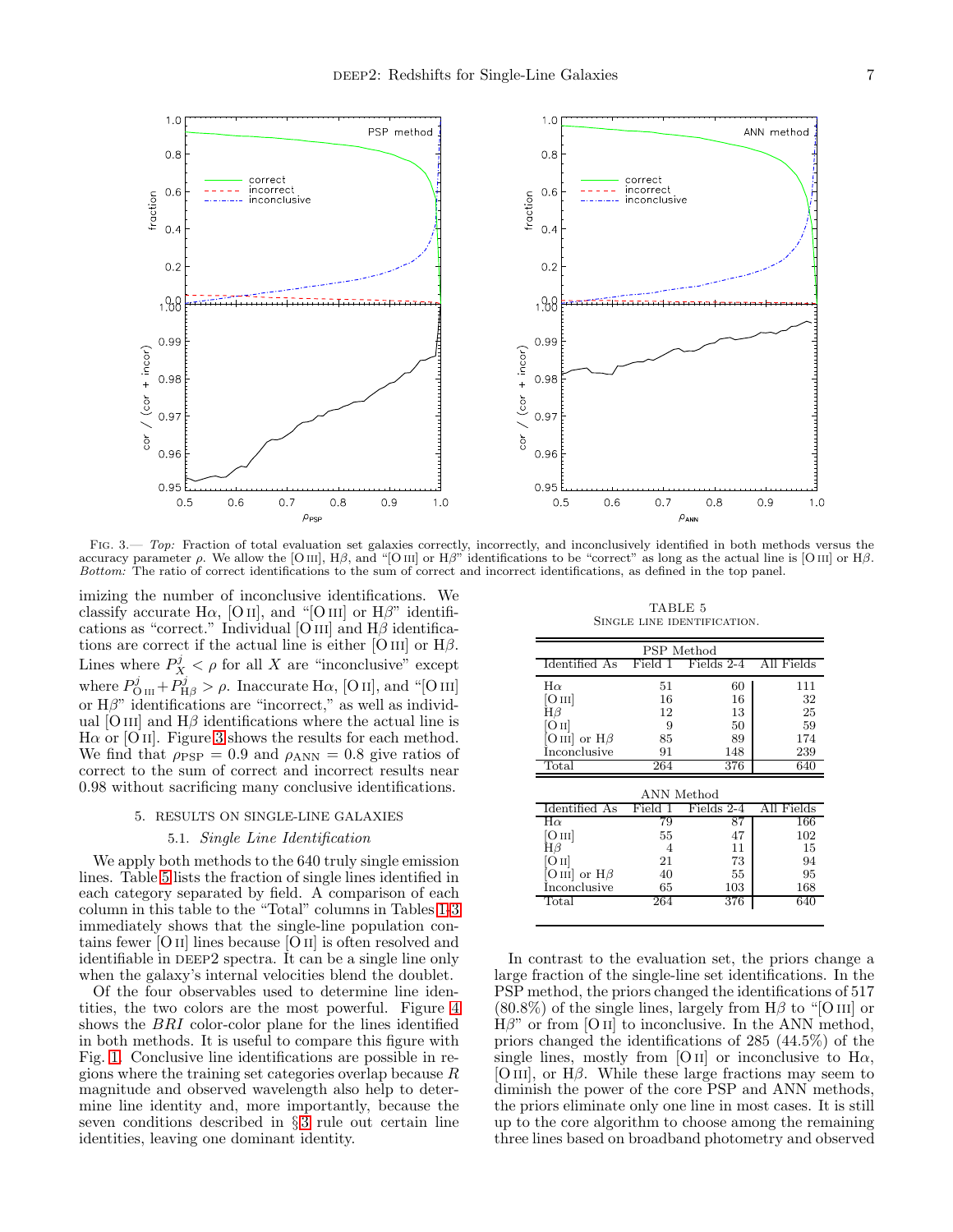PSP method ANN method or  $H\beta$ or  $H\beta$ hclusive inclusive  $\overline{2}$  $\overline{2}$ R  $\approx$  $\overline{1}$  $\overline{1}$  $\overline{B}$  $\overline{B}$  $\circ$ C  $-0.5$  $0.0$  $0.5$  $1.0$  $1.5$  $-0.5$  $0.0$  $0.5$  $1.0$  $1.5$  $\cal R$  $\cal R$ 

<span id="page-7-1"></span>FIG.  $4.-BRI$  color-color diagrams for the 640 single-line galaxies in all four fields color-coded by their identifications in both methods. Points that represent the "[O III] or  $H\beta$ " and "inconclusive" identifications are smaller so that they do not obscure the other points.

<span id="page-7-0"></span>TABLE 6 Comparison between PSP and ANN methods on single-line galaxies.

|                                 |           |          |                  | ANN Method |                       |      |       |
|---------------------------------|-----------|----------|------------------|------------|-----------------------|------|-------|
| PSP Method                      | $H\alpha$ | O III    | Hβ               |            | $\rm  O\,III /H\beta$ | lnc. | Total |
| $H\alpha$                       | 100       |          | $\mathbf{0}$     |            |                       | 11   | 111   |
| Oш                              |           | 22       | $\left( \right)$ |            |                       | 9    | 32    |
| Нβ                              | 3         |          | 11               |            | 0                     | 10   | 25    |
| Oп                              |           | $\theta$ | 0                | 58         |                       |      | 59    |
| or $H\beta$<br>O <sub>III</sub> |           | 61       |                  | 0          | 87                    | 21   | 174   |
| Inconclusive                    | 61        | 18       | $\mathbf{0}$     | 36         | 8                     | 116  | 239   |
| $\text{Total}$                  | 166       | 102      | 15               | 94         | 95                    | 168  | 640   |
|                                 |           |          |                  |            |                       |      |       |

wavelength.

Table [6](#page-7-1) shows the number of single lines that were identified the same and differently between the two methods. Conclusive line identifications do not change significantly between the two methods.

During the visual inspection of all single-line candidates, we identified the redshifts of 33 galaxies using additional lines that previous inspectors missed because they were dim or nearly hidden. Table [7](#page-7-2) summarizes the results. The PSP method identifies 22 lines correctly, 2 incorrectly, and 9 inconclusively. The ANN method identifies 25 lines correctly, 1 incorrectly, and 7 inconclusively. Because these galaxies with recovered redshifts are so similar to the other single-line galaxies, their high success rate lends credence to both algorithms.

## 5.2. Spectral Coaddition

A useful statistical check is to coadd the onedimensional spectra of all of the galaxies identified in each category. We shift all the spectra to their rest frames and normalize them such that the median number of counts in a pixel is 1. Then, we coadd them with inverse variance weighting. The coadded spectra are smoothed with a Gaussian window function of  $\sigma = 2.5$  pixels to approximate the instrumental resolution. If a line is identified properly, other spectral features associated with the single line should emerge above the noise. On the other hand, if the line is misidentified,

TABLE 7 RECOVERED REDSHIFTS.

<span id="page-7-2"></span>

|                         |   | <b>PSP</b> Method |          |      |       |  |  |  |  |
|-------------------------|---|-------------------|----------|------|-------|--|--|--|--|
| Actual Line Identity    |   |                   |          |      |       |  |  |  |  |
| Identified As $H\alpha$ |   | $ O $ $ I $       | $H\beta$ | O 11 | Total |  |  |  |  |
| $H\alpha$               | 5 |                   |          |      | 5     |  |  |  |  |
| [O III]                 |   | 2                 |          |      | 2     |  |  |  |  |
| ${ {\rm H}{\beta}}$     |   |                   |          |      |       |  |  |  |  |
| O II                    |   |                   |          | g    |       |  |  |  |  |
| [O III] or $H\beta$     |   | 3                 | 3        |      |       |  |  |  |  |
| Inconclusive            | 2 | 5                 |          | 2    | 9     |  |  |  |  |
| $_{\rm Total}$          |   | - 11              | २        | 19   | 33    |  |  |  |  |

| ANN Method          |                      |   |   |     |       |  |  |  |  |
|---------------------|----------------------|---|---|-----|-------|--|--|--|--|
|                     | Actual Line Identity |   |   |     |       |  |  |  |  |
| Identified As       | $H\alpha$            |   |   |     | Total |  |  |  |  |
| $\rm\,H\alpha$      | В                    |   |   |     |       |  |  |  |  |
| [O III]             |                      |   |   |     |       |  |  |  |  |
|                     |                      |   |   |     |       |  |  |  |  |
| [O II]              |                      |   |   | 10  | 10    |  |  |  |  |
| [O III] or $H\beta$ |                      | 2 | 3 |     | 5     |  |  |  |  |
| <i>Inconclusive</i> | 2                    | 3 |   | 2   |       |  |  |  |  |
| Total               |                      |   |   | ر·ı | 33    |  |  |  |  |
|                     |                      |   |   |     |       |  |  |  |  |

some spectral features associated with other lines may be present. Although this technique cannot identify individual lines, it can give an idea of overall success or failure for each identification category.

Figure [5](#page-9-0) shows the coadded spectra for the galaxies identified in each of the six categories. Emission and absorption features shown at four different redshifts corresponding to the four allowed identities of each single line—are marked on each spectrum. The fourteen features are [O II]  $\lambda$ 3727, CaH  $\lambda$ 3934, CaK  $\lambda$ 3969, H $\gamma$ λ4341, Ηβ λ4861, [O III]  $\lambda\lambda$ 4959, 5007, Mgb  $\lambda$ 5173, NaD λ5893, [N II]  $\lambda\lambda$ 6548, 6583, Hα  $\lambda$ 6563, and [S II]  $\lambda\lambda$ 6716, 6731. Bold symbols direct attention to potentially real spectral features.

Both methods show [N II] and [S II] in the H $\alpha$  spectra; [O III]  $\lambda$ 4959 and H $\beta$  in the [O III] spectra; CaK in the  $H\beta$  spectra; and CaH, CaK, and  $H\gamma$  as well as high-order Balmer absorption in the [O II] spectra. The [O II] lines are broad, as expected. The "[O III] or  $H\beta$ " spectra for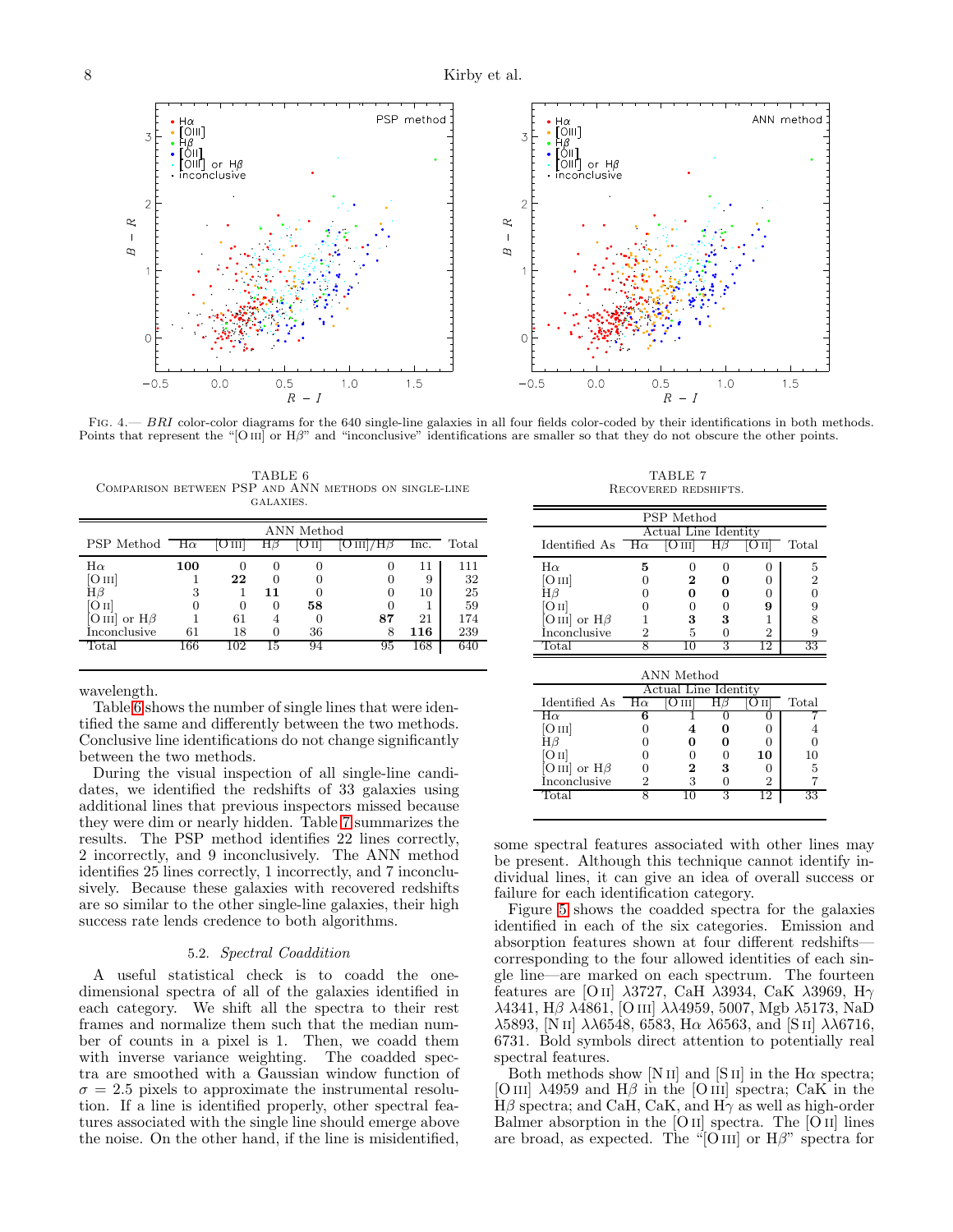

Fig. 5.— The coadded spectra of lines identified in each of the six categories. Each spectrum is labeled in Angstroms and in the rest frame of the identified line. "[O III] or  $H\beta$ " is in the rest frame of [O III]  $\lambda$ 5007, and "inconclusive" is in the rest frame of  $H\alpha \lambda$ 6563. The symbols indicate spectral features at four different redshifts: red if the single line is Hα, orange for [O iii], green for Hβ, and blue for [O ii]. Arrows represent emission lines, and pluses represent absorption lines. Bold symbols draw attention to noticeable features, and thin symbols mark the locations of absent features. The peaks of the single lines are stronger than the maximum plotted flux.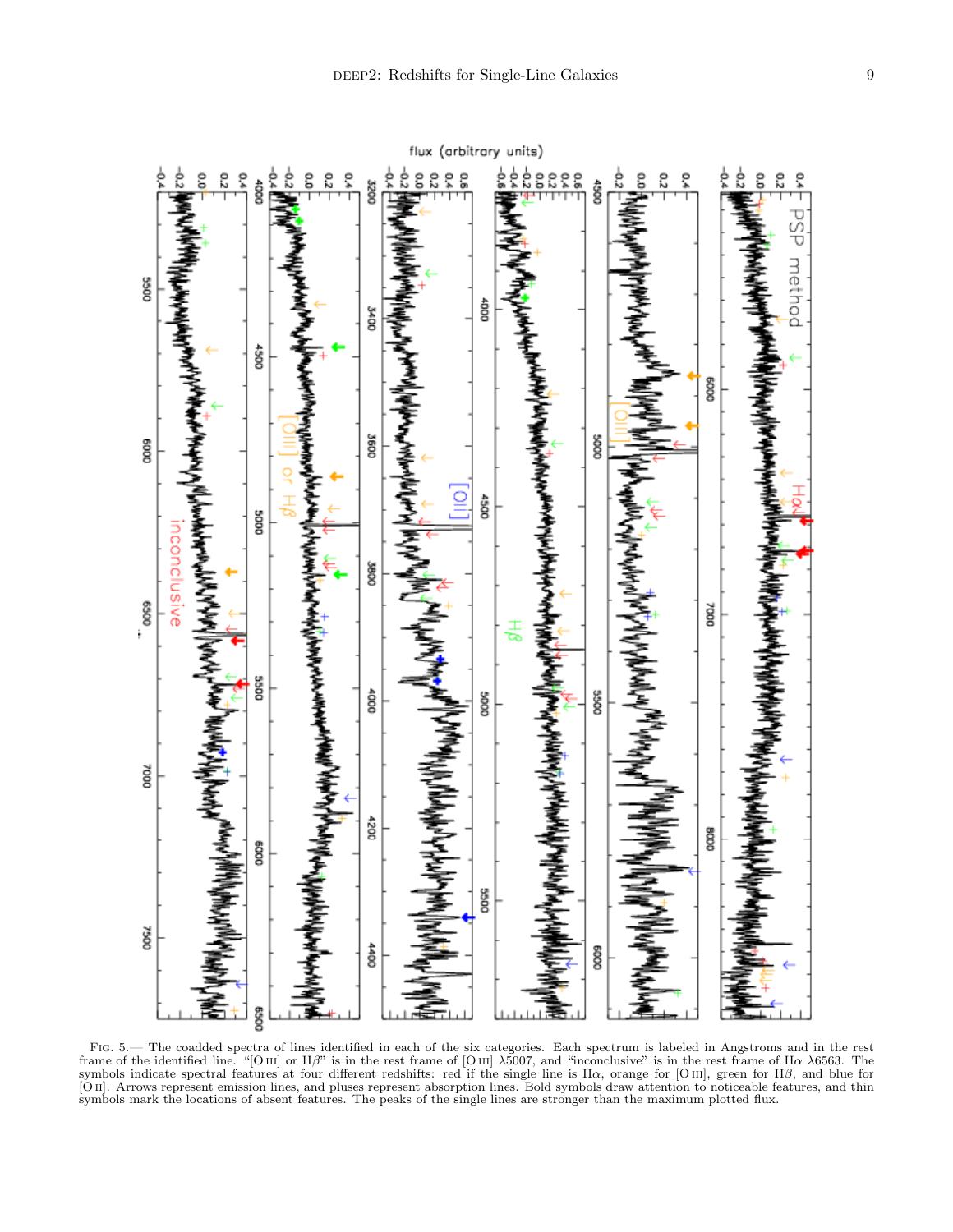

<span id="page-9-0"></span>Fig. 5.— continued